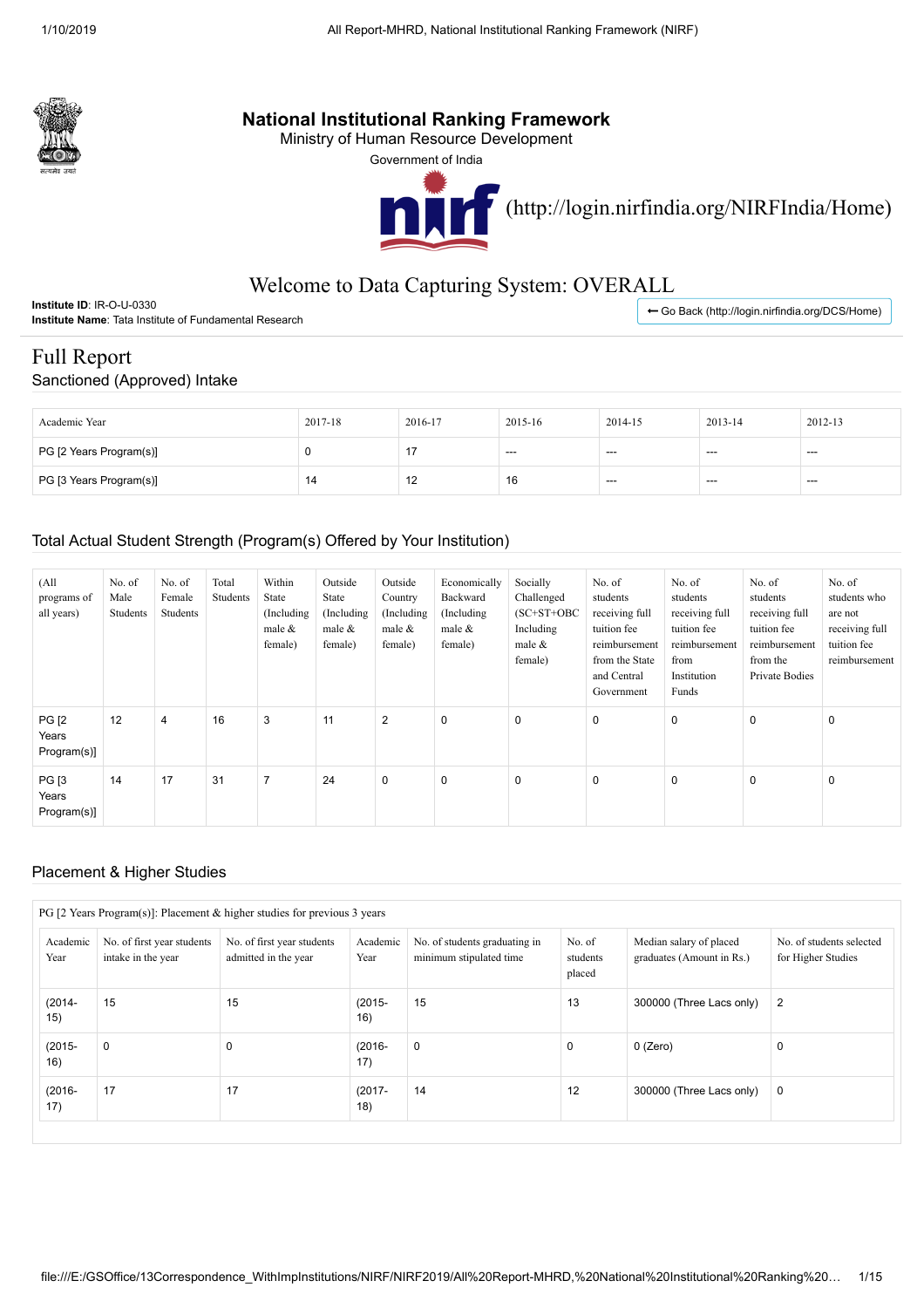|                   |                                                     | PG [3 Years Program(s)]: Placement & higher studies for previous 3 years |                  |                                                      |                  |                                                             |                              |                                                         |                                                          |
|-------------------|-----------------------------------------------------|--------------------------------------------------------------------------|------------------|------------------------------------------------------|------------------|-------------------------------------------------------------|------------------------------|---------------------------------------------------------|----------------------------------------------------------|
| Academic<br>Year  | No. of first year<br>students intake in<br>the year | No. of first year<br>students admitted in<br>the year                    | Academic<br>Year | No. of students<br>admitted through<br>Lateral entry | Academic<br>Year | No. of students<br>graduating in minimum<br>stipulated time | No. of<br>students<br>placed | Median salary of<br>placed graduates<br>(Amount in Rs.) | No. of students<br>selected for<br><b>Higher Studies</b> |
| $(2013 -$<br>(14) | 12                                                  | 12                                                                       | $(2014 -$<br>15) | $\mathbf 0$                                          | $(2015 -$<br>16) | 9                                                           | 5                            | 720000 (Seven<br>Lacs Twenty<br>Thousand only)          | 4                                                        |
| $(2014 -$<br>15)  | 12                                                  | 12                                                                       | $(2015 -$<br>16) | $\mathbf 0$                                          | $(2016 -$<br>17) | 11                                                          | $\overline{4}$               | 720000 (Seven<br>Lacs Twenty<br>Thousand only)          | 7                                                        |
| $(2015 -$<br>16)  | 16                                                  | 16                                                                       | $(2016 -$<br>17) | $\mathbf 0$                                          | $(2017 -$<br>18) | 6                                                           | 2                            | 300000 (Three<br>Lacs only)                             | $\mathbf 0$                                              |

#### Ph.D Student Details

| Ph.D (Student pursuing doctoral program till 2017-18; Students admitted in the academic year 2018-19 should not be entered here.) |                       |     |         |         |  |  |  |
|-----------------------------------------------------------------------------------------------------------------------------------|-----------------------|-----|---------|---------|--|--|--|
|                                                                                                                                   | <b>Total Students</b> |     |         |         |  |  |  |
| Full Time                                                                                                                         |                       | 612 |         |         |  |  |  |
| Part Time                                                                                                                         |                       |     |         |         |  |  |  |
|                                                                                                                                   |                       |     |         |         |  |  |  |
| No. of Ph.D students graduated (including Integrated Ph.D)                                                                        |                       |     |         |         |  |  |  |
|                                                                                                                                   | 2017-18               |     | 2016-17 | 2016-17 |  |  |  |
| Full Time                                                                                                                         | 62                    |     | 58      | 66      |  |  |  |
| Part Time                                                                                                                         | 0                     |     | 0       | 0       |  |  |  |
|                                                                                                                                   |                       |     |         |         |  |  |  |

#### Financial Resources: Utilised Amount for the Capital & Operational expenditure for previous 3 years

| Financial Year                                                                                       | 2017-18                                                                                                             | 2016-17                                                                                                          | 2015-16                                                                                                                        |
|------------------------------------------------------------------------------------------------------|---------------------------------------------------------------------------------------------------------------------|------------------------------------------------------------------------------------------------------------------|--------------------------------------------------------------------------------------------------------------------------------|
|                                                                                                      | <b>Utilised Amount</b>                                                                                              | <b>Utilised Amount</b>                                                                                           | <b>Utilised Amount</b>                                                                                                         |
| Annual Capital Expenditure on Academic Activities and Resources (excluding expenditure on buildings) |                                                                                                                     |                                                                                                                  |                                                                                                                                |
| Library                                                                                              | 147703294 (Fourteen Crores Se<br>venty Seven Lacs Three Thousa<br>nd Two Hundred and Ninety Fou<br>r only)          | 201098368 (Twenty Crores Ten<br>Lacs Ninety Eight Thousand Thr<br>ee Hundred and Sixty Eight only                | 127919992 (Twelve Crores Seve<br>nty Nine Lacs Nineteen Thousan<br>d Nine Hundred and Ninety Two<br>only)                      |
| New Equipment for Laboratories                                                                       | 873791438 (Eighty Seven Crore<br>s Thirty Seven Lacs Ninety one<br>Thousand Four Hundred and Thi<br>rty Eight only) | 573124413 (Fifty Seven Crores<br>Thirty One Lacs Twenty Four Th<br>ousand Four Hundred and Thirte<br>en only)    | 1335362713 (One Hundred and<br>Thirty Three Crores Fifty Three L<br>acs Sixty Two Thousand Seven<br>Hundred and Thirteen only) |
| <b>Engineering Workshops</b>                                                                         | $0$ (Zero)                                                                                                          | $0$ (Zero)                                                                                                       | 0 (Zero)                                                                                                                       |
| Other expenditure on creation of Capital Assets (excluding<br>expenditure on Land and Building)      | 153860652 (Fifteen Crores Thirt<br>y Eight Lacs Sixty Thousand Six<br>Hundred and Fifty Two only)                   | 227179467 (Twenty two Crores<br>Seventy One Lacs Seventy Nine<br>Thousand Four Hundred and Six<br>ty Seven only) | 143879507 (Fourteen Crores Thi<br>rty Eight Lacs Seventy Nine Tho<br>usand Five Hundred and Seven<br>Only)                     |
| Annual Onesettenel Evannelituse                                                                      |                                                                                                                     |                                                                                                                  |                                                                                                                                |

**Annual Operational Expenditure**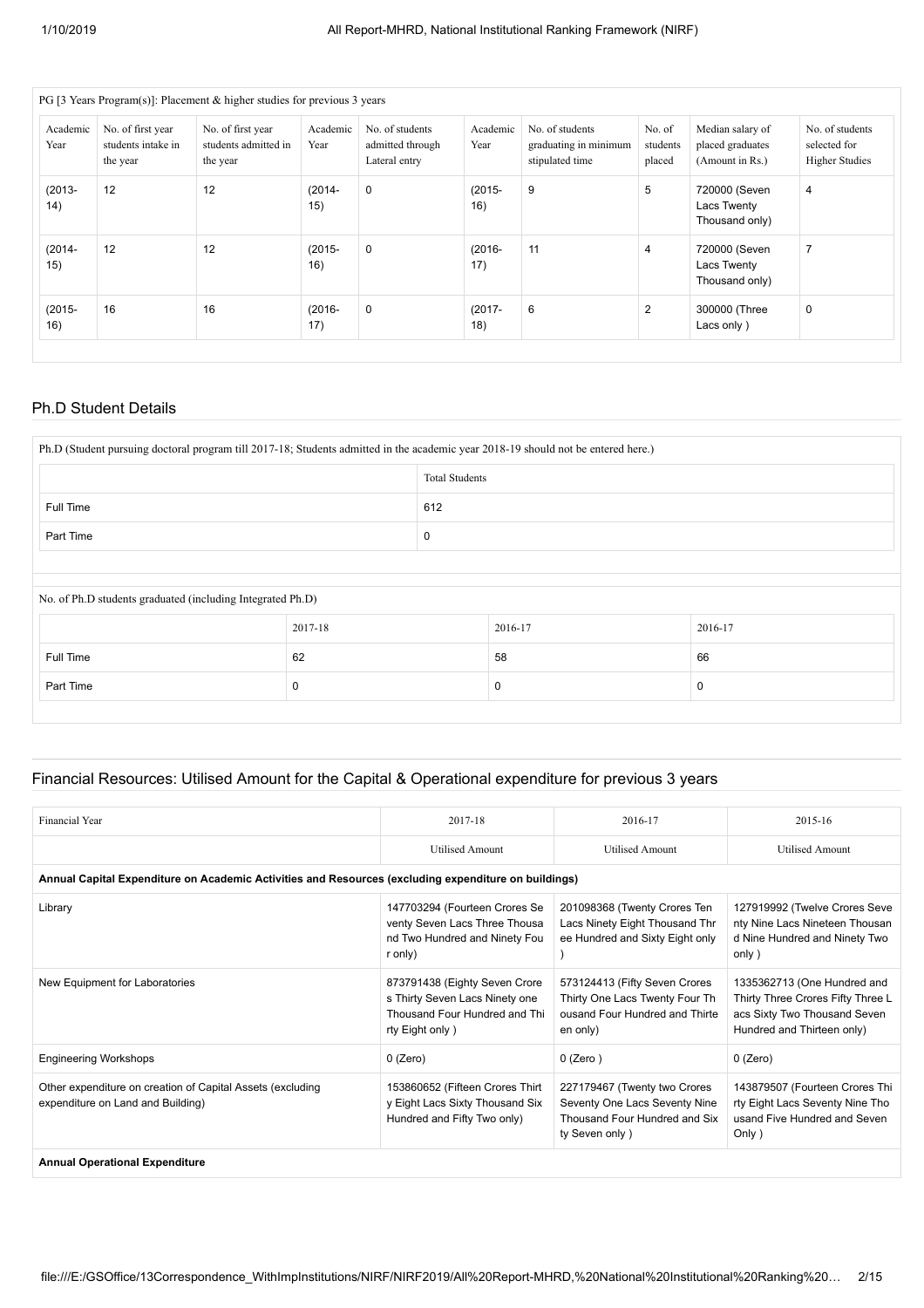| <b>Financial Year</b>                                                                                                                               | 2017-18                                                                                                                                  | 2016-17                                                                                                                   | 2015-16                                                                                                                      |
|-----------------------------------------------------------------------------------------------------------------------------------------------------|------------------------------------------------------------------------------------------------------------------------------------------|---------------------------------------------------------------------------------------------------------------------------|------------------------------------------------------------------------------------------------------------------------------|
|                                                                                                                                                     | Utilised Amount                                                                                                                          | Utilised Amount                                                                                                           | Utilised Amount                                                                                                              |
| Salaries (Teaching and Non Teaching staff)                                                                                                          | 3314285727 (Three Hundred an<br>d Thirty One Crores Forty Two L<br>acs Eighty Five Thousand SEve<br>n Hundred and Twenty Seven on<br>ly) | 2828081805 (Two Hundred and<br>Eighty Two Crores Eighty Lacs E<br>ighty One Thousand Eight Hundr<br>ed and Five only)     | 2314684126 (Two Hundred and<br>Thirty One Crores Forty Six Lacs<br>Eighty Four Thousand One Hund<br>red and Twenty Six only) |
| Maintenance of Academic Infrastructure or consumables, other<br>running expenditures etc. (excluding maintenance of hostels and<br>allied services) | 1357880514 (One Hundred and<br>Thirty Five Crores Seventy Eight<br>Lacs Eighty Thousand Five Hun<br>dred and Fourteen only)              | 1630519388 (One Hundred and<br>Sixty Three Crores Five Lacs Nin<br>eteen Thousand Three Hundred<br>and Eighty Eight only) | 1576521201 (One Hundred and<br>Fifty Seven Crores Sixty Flve La<br>cs Twenty One Thousand Two H<br>undred and One only)      |
| Seminars/Conferences/Workshops                                                                                                                      | 51670201 (Five Crores Sixteen L<br>acs Seventy Thousand Two Hun<br>dred and One only)                                                    | 54597994 (Five Crores Forty Fiv<br>e Lacs Ninety Seven Thousand<br>Nine Hundred and Ninety Four o<br>n(y)                 | 45265871 (Four Crores Fifty Two<br>Lacs Sixty Five Thousand Eight<br>Hundred and Seventy One only)                           |

| <b>IPR</b>               |      |      |          |
|--------------------------|------|------|----------|
|                          |      |      |          |
| Calendar year            | 2017 | 2016 | 2015     |
| No. of Patents Published |      |      | <b>U</b> |
| No. of Patents Granted   |      | U    | u        |

#### Sponsored Research Details

| Financial Year                                        | 2017-18                                                                                    | 2016-17                                                                                        | 2015-16                                                                                             |
|-------------------------------------------------------|--------------------------------------------------------------------------------------------|------------------------------------------------------------------------------------------------|-----------------------------------------------------------------------------------------------------|
| Total no. of<br><b>Sponsored Projects</b>             | 584                                                                                        | 538                                                                                            | 502                                                                                                 |
| Total no. of Funding<br>Agencies                      | 99                                                                                         | 79                                                                                             | 73                                                                                                  |
| <b>Total Amount</b><br>Received (Amount in<br>Rupees) | 844654589                                                                                  | 757945851                                                                                      | 1063447136                                                                                          |
| Amount Received in<br>Words                           | Eighty Four Crores Forty Six Laks Fifty Four<br>Thousand Five Hundred and Eighty Nine only | Seventy Five Crores SEventy Nine Lacs Forty Fi<br>ve Thousand Eight Hundred and Fifty one only | One Hundred and Six Crores Thirty Four Lacs Forty<br>Seven Thousand one Hundred and Thirty Six only |

### Consultancy Project Details

| <b>Financial Year</b>                              | 2017-18                                                                           | 2016-17                                                                | 2015-16                                                          |
|----------------------------------------------------|-----------------------------------------------------------------------------------|------------------------------------------------------------------------|------------------------------------------------------------------|
| Total no. of Consultancy<br>Projects               | 5                                                                                 | 5                                                                      | 4                                                                |
| Total no. of Client<br>Organizations               | $\overline{2}$                                                                    | 5                                                                      | 4                                                                |
| <b>Total Amount Received</b><br>(Amount in Rupees) | 11968317                                                                          | 4892256                                                                | 5711308                                                          |
| Amount Received in Words                           | One Crore Nineteen Lacs Sixty Eight Thousand Thre<br>e Hundred and Seventeen only | Forty Eight Lacs Ninety Two Thousand Two<br>Hundred and Fifty Six Only | Fifty Seven Lacs Eleven Thousand Three<br>Hundred and Eight Only |

#### Executive Development Programs (Minimum one year duration)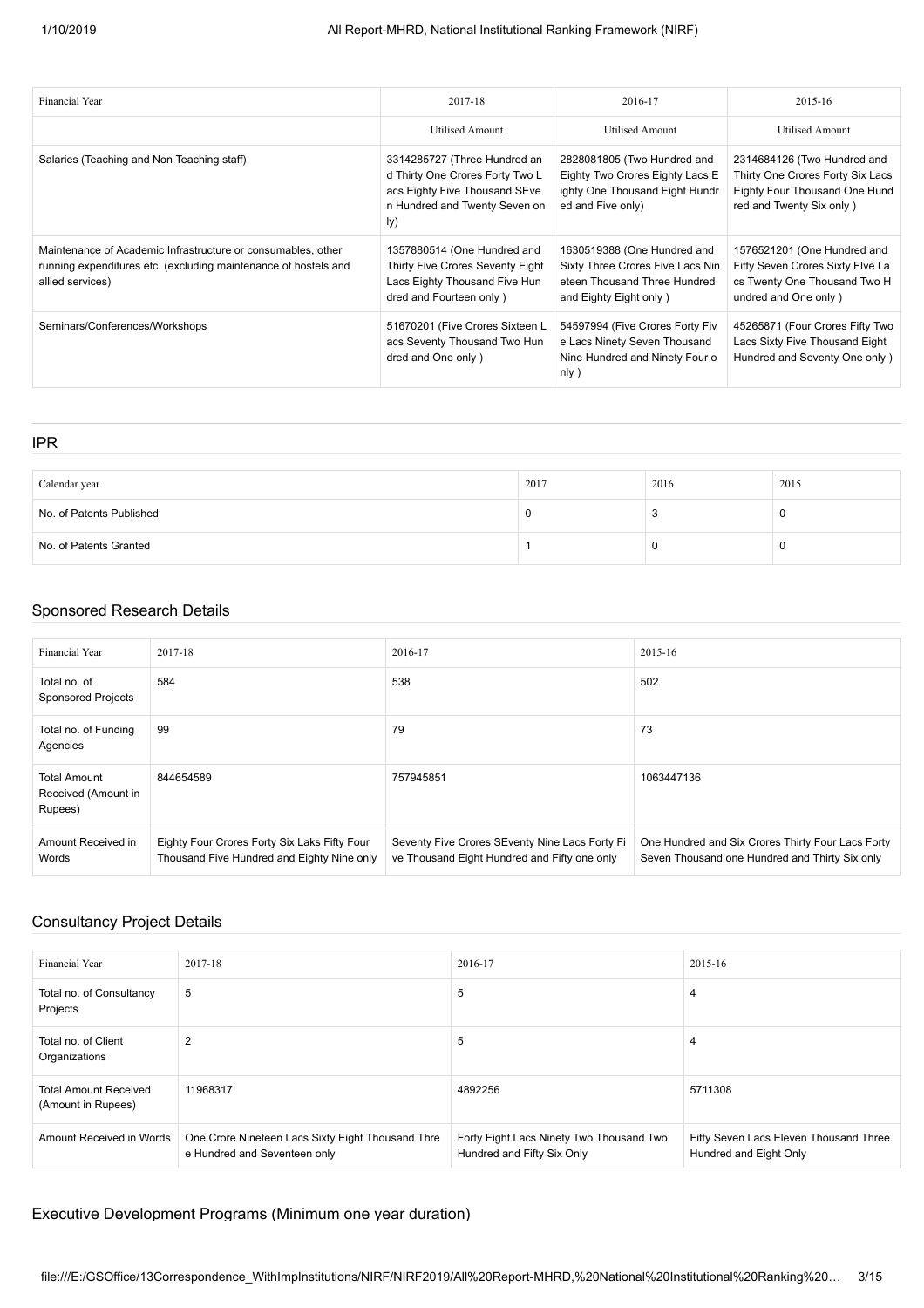| $\tilde{\phantom{a}}$<br>$\overline{ }$<br>٠ |         |         |         |
|----------------------------------------------|---------|---------|---------|
|                                              |         |         |         |
| Financial Year                               | 2017-18 | 2016-17 | 2015-16 |
| Total no. of Executive Development Programs  | 0       |         | U       |
| Total no. of Participants                    | 0       |         | u       |
| Total Annual Earnings (Amount in Rupees)     | 0       |         | υ       |
| Total Annual Earnings in Words               | Zero    | Zero    | Zero    |

#### PCS Facilities: Facilities of physically challenged students

| 1. Do your institution buildings have Lifts/Ramps?                                                                                                        | Yes, more than 80% of the<br>buildings |
|-----------------------------------------------------------------------------------------------------------------------------------------------------------|----------------------------------------|
| 2. Do your institution have provision for walking aids, includingwheelchairs and transportation from one building to another for handicapped<br>students? | Yes                                    |
| 3. Do your institution buildings have specially designed toilets for handicapped students?                                                                | Yes, more than 60% of the<br>buildings |

#### Faculty Details

1. How many faculty members of your institution have received highly reputed national/international awards/recognition from Central government agencies in the previous year (2017-18)? 41

| Srno           | Name                                | Age | Designation         | Gender | Qualification | Experience<br>(In Months) | ls<br>Associated<br>Last Year | Currently<br>working with<br>institution? | Joining<br>Date     | Leaving<br>Date          | Association<br>type |
|----------------|-------------------------------------|-----|---------------------|--------|---------------|---------------------------|-------------------------------|-------------------------------------------|---------------------|--------------------------|---------------------|
| $\mathbf{1}$   | S K GUPTA                           | 63  | Professor           | Male   | Ph.D          | 480                       | Yes                           | Yes                                       | $01 - 08 -$<br>1978 | $\overline{a}$           | Regular             |
| 2              | <b>SKJUNEJA</b>                     | 51  | Professor           | Male   | Ph.D          | 316                       | Yes                           | Yes                                       | $06-12-$<br>2002    | $\overline{\phantom{a}}$ | Regular             |
| 3              | <b>J SENGUPTA</b>                   | 64  | Professor           | Male   | Ph.D          | 455                       | Yes                           | <b>No</b>                                 | $01 - 08 -$<br>1980 | $30 - 09 -$<br>2018      | Regular             |
| 4              | <b>K RAY</b>                        | 53  | Professor           | Male   | Ph.D          | 240                       | Yes                           | Yes                                       | $06-07-$<br>1998    | ---                      | Regular             |
| 5              | <b>KALYANESWAR</b><br><b>MANDAL</b> | 41  | Reader              | Male   | Ph.D          | 28                        | Yes                           | Yes                                       | $25-05-$<br>2016    | $\overline{\phantom{a}}$ | Regular             |
| 6              | M GUCHAIT                           | 52  | Associate Professor | Male   | Ph.D          | 170                       | Yes                           | Yes                                       | $05-05-$<br>2004    | $\overline{\phantom{a}}$ | Regular             |
| $\overline{7}$ | <b>MAHESH SANKARAN</b>              | 51  | Associate Professor | Male   | Ph.D          | 269                       | Yes                           | Yes                                       | $02 - 02 -$<br>2009 | $\overline{a}$           | Regular             |
| 8              | J S YADAV                           | 62  | Professor           | Male   | Ph.D          | 392                       | Yes                           | <b>No</b>                                 | $01-05-$<br>1984    | $31 - 01 -$<br>2018      | Regular             |
| 9              | <b>K MAITI</b>                      | 50  | Professor           | Male   | Ph.D          | 209                       | Yes                           | Yes                                       | $16-02-$<br>2001    | ---                      | Regular             |
| 10             | KAJARI MAZUMDAR                     | 55  | Professor           | Female | Ph.D          | 311                       | Yes                           | Yes                                       | $01-08-$<br>1992    | $\overline{\phantom{a}}$ | Regular             |
| 11             | L RAMALINGAM                        | 34  | Reader              | Male   | Ph.D          | 33                        | Yes                           | Yes                                       | $28 - 10 -$<br>2015 | $---$                    | Regular             |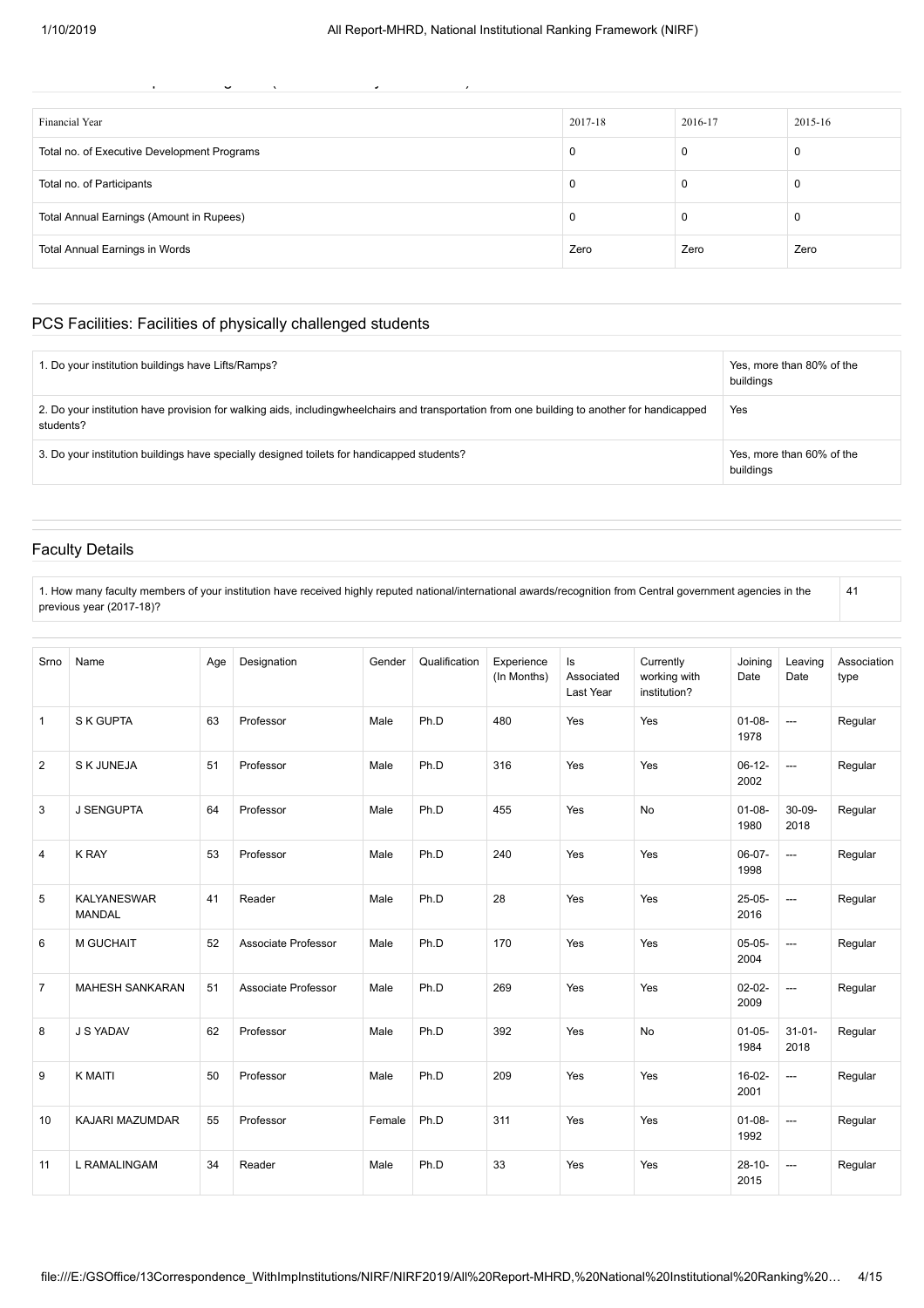| 12 | <b>MAHENDRA S</b><br>SONAWANE         | 47 | Associate Professor | Male   | Ph.D | 93   | Yes | Yes | $11 - 10 -$<br>2010 | $\hspace{0.05cm} \ldots$ | Regular |
|----|---------------------------------------|----|---------------------|--------|------|------|-----|-----|---------------------|--------------------------|---------|
| 13 | <b>INDRANIL BISWAS</b>                | 50 | Professor           | Male   | Ph.D | 299  | Yes | Yes | $22 - 11 -$<br>2000 | ---                      | Regular |
| 14 | <b>JAYASHREE</b><br><b>RAMADAS</b>    | 63 | Professor           | Female | Ph.D | 463  | Yes | Yes | $01-02-$<br>1984    | ---                      | Regular |
| 15 | K SRIDHAR                             | 57 | Professor           | Male   | Ph.D | 276  | Yes | Yes | $14-07-$<br>1995    | $\hspace{0.05cm} \cdots$ | Regular |
| 16 | <b>KARTHIK</b><br>VENKATARAMAN        | 33 | Reader              | Male   | Ph.D | 66   | Yes | Yes | $02 - 02 -$<br>2015 | $\hspace{0.05cm} \ldots$ | Regular |
| 17 | M N VAHIA                             | 61 | Professor           | Male   | Ph.D | 413  | Yes | No  | $01-02-$<br>1984    | $30 - 09 -$<br>2018      | Regular |
| 18 | MANISH JAISWAL                        | 42 | Reader              | Male   | Ph.D | 19   | Yes | Yes | $02 - 12 -$<br>2016 | ---                      | Regular |
| 19 | HIYAA SINGHEE<br><b>GHOSH</b>         | 40 | Reader              | Female | Ph.D | 35   | Yes | Yes | 17-08-<br>2015      | $\hspace{0.05cm} \ldots$ | Regular |
| 20 | JAGANNATH MONDAL                      | 35 | Reader              | Male   | Ph.D | 37   | Yes | Yes | 15-06-<br>2015      | $\hspace{0.05cm} \ldots$ | Regular |
| 21 | <b>K S DAMLE</b>                      | 47 | Professor           | Male   | Ph.D | 168  | Yes | Yes | $01-07-$<br>2003    | ---                      | Regular |
| 22 | <b>KANCHAN GARAI</b>                  | 41 | Reader              | Male   | Ph.D | 50   | Yes | Yes | $02-05-$<br>2014    | ---                      | Regular |
| 23 | <b>M K MATHEW</b>                     | 63 | Professor           | Male   | Ph.D | 327  | Yes | Yes | $03 - 04 -$<br>1991 | $\hspace{0.05cm} \ldots$ | Regular |
| 24 | <b>MANAS KULKARNI</b>                 | 33 | Reader              | Male   | Ph.D | 49   | Yes | Yes | 25-08-<br>2016      | $\hspace{0.05cm} \ldots$ | Regular |
| 25 | J RADHAKRISHNAN                       | 54 | Professor           | Male   | Ph.D | 341  | Yes | Yes | $01-02-$<br>1992    | ---                      | Regular |
| 26 | <b>JYOTSNA</b><br><b>VIJAPURKAR</b>   | 57 | Associate Professor | Female | Ph.D | 255  | Yes | Yes | $21 - 10 -$<br>2003 | ---                      | Regular |
| 27 | K T JOSEPH                            | 62 | Professor           | Male   | Ph.D | 428  | Yes | No  | $01-08-$<br>1982    | $31-03-$<br>2018         | Regular |
| 28 | KRUSHNAMEGH J<br><b>KUNTE</b>         | 44 | Associate Professor | Male   | Ph.D | 78   | Yes | Yes | $02 - 01 -$<br>2012 | $\hspace{0.05cm} \cdots$ | Regular |
| 29 | <b>MADAN RAO</b>                      | 58 | Professor           | Male   | Ph.D | 171  | Yes | Yes | $01 - 04 -$<br>2016 | $\hspace{0.05cm} \cdots$ | Regular |
| 30 | MITHILESH MISHRA                      | 44 | Reader              | Male   | Ph.D | 48   | Yes | Yes | $04-07-$<br>2014    | $\hspace{0.05cm} \cdots$ | Regular |
| 31 | J N CHENGALUR                         | 53 | Professor           | Male   | Ph.D | 291  | Yes | Yes | 26-07-<br>1996      | $\hspace{0.05cm} \cdots$ | Regular |
| 32 | <b>JYOTISHMAN</b><br><b>DASGUPTA</b>  | 40 | Associate Professor | Male   | Ph.D | 101  | Yes | Yes | 22-02-<br>2010      | $\hspace{0.05cm} \cdots$ | Regular |
| 33 | K SUBRAMANIAM                         | 54 | Professor           | Male   | Ph.D | 329  | Yes | Yes | $01-02-$<br>1996    | $\hspace{0.05cm} \cdots$ | Regular |
| 34 | <b>KRISHNA KUMAR</b><br><b>MISHRA</b> | 52 | Professor           | Male   | Ph.D | 241  | Yes | Yes | $01-08-$<br>1999    | ---                      | Regular |
| 35 | M R VISWESHWAR<br>RAM                 | 38 | Other               | Male   | Ph.D | 147  | Yes | Yes | $03 - 04 -$<br>2006 | $\hspace{0.05cm} \cdots$ | Regular |
| 36 | <b>MANOJ</b><br>PURAVANKARA           | 45 | Reader              | Male   | Ph.D | $71$ | Yes | Yes | 20-08-<br>2013      | $\hspace{0.05cm} \cdots$ | Regular |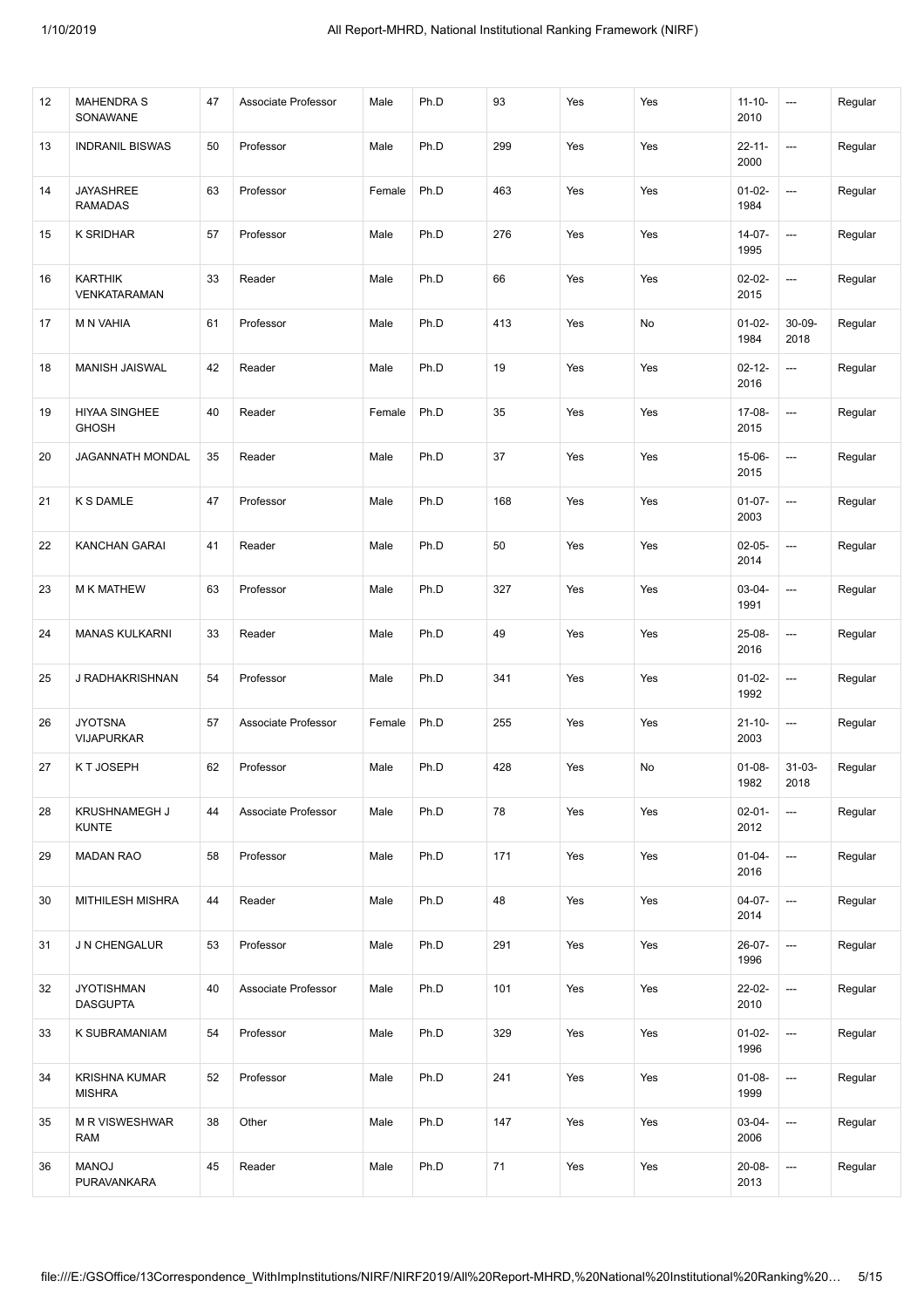| 37 | J ROY                               | 39 | Reader              | Male   | Ph.D | 170 | Yes | Yes | $18-05-$<br>2004    | ---                      | Regular |
|----|-------------------------------------|----|---------------------|--------|------|-----|-----|-----|---------------------|--------------------------|---------|
| 38 | K R VINOTHKUMAR                     | 41 | Reader              | Male   | Ph.D | 47  | Yes | Yes | 06-07-<br>2017      | ---                      | Regular |
| 39 | K VIJAYRAGHAVAN                     | 64 | Professor           | Male   | Ph.D | 366 | Yes | Yes | $04 - 01 -$<br>1988 | ---                      | Regular |
| 40 | L C TRIBEDI                         | 55 | Professor           | Male   | Ph.D | 293 | Yes | Yes | $01-02-$<br>1994    | ---                      | Regular |
| 41 | <b>MAHAN MJ</b>                     | 50 | Professor           | Male   | Ph.D | 32  | Yes | Yes | $16 - 11 -$<br>2015 | ---                      | Regular |
| 42 | <b>MONIKA VIG</b>                   | 43 | Associate Professor | Female | Ph.D | 57  | Yes | Yes | $10-07-$<br>2017    | ---                      | Regular |
| 43 | <b>IMRAN H BISWAS</b>               | 37 | Reader              | Male   | Ph.D | 101 | Yes | Yes | $01-02-$<br>2010    | ---                      | Regular |
| 44 | <b>JAYANT B</b><br><b>UDGAONKAR</b> | 58 | Professor           | Male   | Ph.D | 341 | Yes | Yes | $01-02-$<br>1990    | ---                      | Regular |
| 45 | K SANDEEP                           | 45 | Associate Professor | Male   | Ph.D | 167 | Yes | Yes | $02 - 08 -$<br>2004 | ---                      | Regular |
| 46 | <b>KANDALA V</b><br>RAMANACHARI     | 64 | Professor           | Male   | Ph.D | 422 | Yes | Yes | $02-05-$<br>1983    | ---                      | Regular |
| 47 | M KRISHNAMURTHY                     | 49 | Professor           | Male   | Ph.D | 241 | Yes | Yes | 16-06-<br>1998      | ---                      | Regular |
| 48 | <b>MANDAR M</b><br><b>DESHMUKH</b>  | 43 | Professor           | Male   | Ph.D | 150 | Yes | Yes | $05 - 01 -$<br>2006 | ---                      | Regular |
| 49 | <b>MUKUND THATTAI</b>               | 41 | Associate Professor | Male   | Ph.D | 179 | Yes | Yes | $30 - 08 -$<br>2004 | ---                      | Regular |
| 50 | <b>NITIN NITSURE</b>                | 60 | Professor           | Male   | Ph.D | 443 | Yes | Yes | $01-08-$<br>1981    | ---                      | Regular |
| 51 | P K SHRINIVASAN                     | 47 | Associate Professor | Male   | Ph.D | 197 | Yes | Yes | $01-02-$<br>2002    | ---                      | Regular |
| 52 | <b>SAUMEN DATTA</b>                 | 48 | Associate Professor | Male   | Ph.D | 141 | Yes | Yes | $17 - 10 -$<br>2006 | ---                      | Regular |
| 53 | SHRAVAN M<br><b>HANASOGE</b>        | 37 | Associate Professor | Male   | Ph.D | 56  | Yes | Yes | $15 - 11 -$<br>2013 |                          | Regular |
| 54 | T N NARAYANAN                       | 35 | Reader              | Male   | Ph.D | 65  | Yes | Yes | $13 - 10 -$<br>2014 | ---                      | Regular |
| 55 | <b>NISSIM KANEKAR</b>               | 44 | Associate Professor | Male   | Ph.D | 106 | Yes | Yes | 14-09-<br>2009      | ---                      | Regular |
| 56 | P K PANDYA                          | 60 | Professor           | Male   | Ph.D | 365 | Yes | Yes | $01-02-$<br>1988    | ---                      | Regular |
| 57 | SATYAJIT MAYOR                      | 55 | Professor           | Male   | Ph.D | 274 | Yes | Yes | 12-09-<br>1995      | $\overline{\phantom{a}}$ | Regular |
| 58 | SHOBHONA SHARMA                     | 65 | Professor           | Female | Ph.D | 372 | Yes | No  | $10 - 03 -$<br>1987 | 28-02-<br>2018           | Regular |
| 59 | SUVRAT RAJU                         | 36 | Associate Professor | Male   | Ph.D | 106 | Yes | Yes | 18-09-<br>2012      | ---                      | Regular |
| 60 | N KRISHNAN                          | 57 | Reader              | Male   | Ph.D | 341 | Yes | Yes | $01-02-$<br>1990    | ---                      | Regular |
| 61 | P K JOSHI                           | 52 | Professor           | Male   | Ph.D | 284 | Yes | Yes | $02-06-$<br>1997    | ---                      | Regular |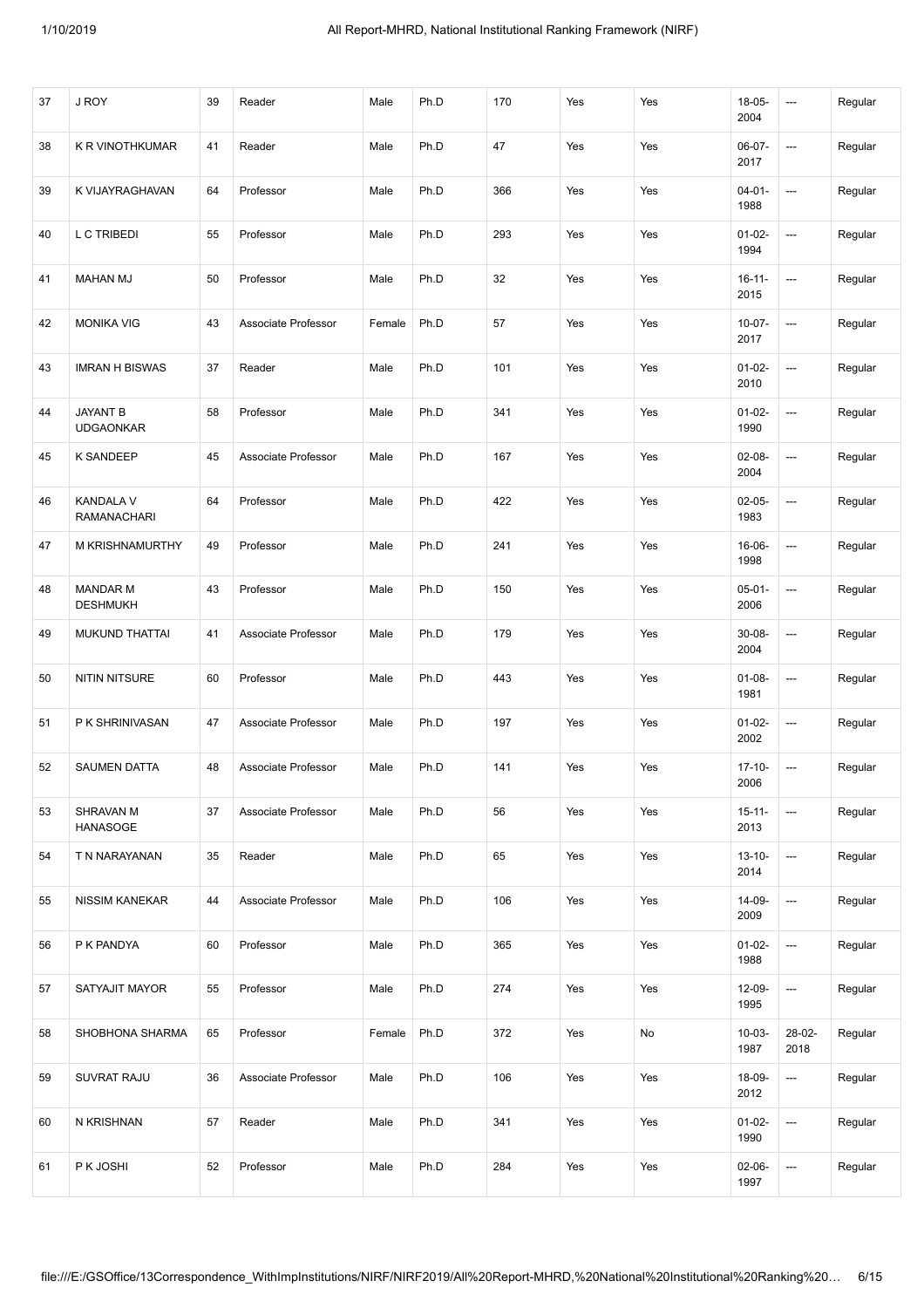| 62 | PALLAB BASU                   | 40 | Reader              | Male   | Ph.D | 64  | Yes | Yes | $14-03-$<br>2013    | ---                      | Regular |
|----|-------------------------------|----|---------------------|--------|------|-----|-----|-----|---------------------|--------------------------|---------|
| 63 | <b>SHANKAR GHOSH</b>          | 43 | Associate Professor | Male   | Ph.D | 155 | Yes | Yes | 05-08-<br>2005      | $\hspace{0.05cm} \ldots$ | Regular |
| 64 | SURAJIT SENGUPTA              | 55 | Professor           | Male   | Ph.D | 221 | Yes | Yes | $03-04-$<br>2012    | ---                      | Regular |
| 65 | <b>TAMAL DAS</b>              | 36 | Reader              | Male   | Ph.D | 20  | Yes | Yes | $01 - 11 -$<br>2016 | ---                      | Regular |
| 66 | N FAKHRUDDIN                  | 53 | Associate Professor | Male   | Ph.D | 213 | Yes | Yes | $03 - 10 -$<br>2000 | $\hspace{0.05cm} \ldots$ | Regular |
| 67 | P V SHIVAPRASAD               | 44 | Reader              | Male   | Ph.D | 67  | Yes | Yes | $10 - 12 -$<br>2012 | $\hspace{0.05cm} \ldots$ | Regular |
| 68 | P RAYCHAUDHURI                | 46 | Professor           | Male   | Ph.D | 191 | Yes | Yes | 19-08-<br>2002      | ---                      | Regular |
| 69 | SHACHI S GOSAVI               | 44 | Associate Professor | Male   | Ph.D | 102 | Yes | Yes | $01 - 11 -$<br>2010 | ---                      | Regular |
| 70 | <b>SUDIP</b><br>BHATTACHARYYA | 44 | Associate Professor | Male   | Ph.D | 128 | Yes | Yes | $27 - 11 -$<br>2007 | $\hspace{0.05cm} \ldots$ | Regular |
| 71 | T N VENKATARAMANA             | 60 | Professor           | Male   | Ph.D | 455 | Yes | Yes | $01 - 08 -$<br>1980 | ---                      | Regular |
| 72 | <b>MYTHILI RAMASWAMY</b>      | 64 | Professor           | Female | Ph.D | 479 | Yes | Yes | $01 - 08 -$<br>1978 | ---                      | Regular |
| 73 | P AJITH                       | 38 | Associate Professor | Male   | Ph.D | 66  | Yes | Yes | $31 - 01 -$<br>2013 | ---                      | Regular |
| 74 | P L PAULOSE                   | 58 | Professor           | Male   | Ph.D | 365 | Yes | Yes | $01-02-$<br>1988    | $\hspace{0.05cm} \ldots$ | Regular |
| 75 | SAVITA A LADAGE               | 53 | Professor           | Female | Ph.D | 263 | Yes | Yes | $01 - 08 -$<br>1996 | ---                      | Regular |
| 76 | SUDHIR KRISHNA                | 57 | Professor           | Male   | Ph.D | 311 | Yes | Yes | 04-08-<br>1992      | ---                      | Regular |
| 77 | T KAVITHA                     | 44 | Associate Professor | Female | Ph.D | 181 | Yes | Yes | $02 - 02 -$<br>2010 | ---                      | Regular |
| 78 | N G KANTHARIA                 | 50 | Associate Professor | Female | Ph.D | 238 | Yes | Yes | 24-09-<br>1998      | $\overline{\phantom{a}}$ | Regular |
| 79 | P AYYUB                       | 61 | Professor           | Male   | Ph.D | 371 | Yes | Yes | $01-08-$<br>1987    | ---                      | Regular |
| 80 | P S JOSHI                     | 65 | Professor           | Male   | Ph.D | 416 | Yes | No  | $25 - 11 -$<br>1983 | $30 - 04 -$<br>2018      | Regular |
| 81 | SHAMIK DASGUPTA               | 40 | Reader              | Male   | Ph.D | 28  | Yes | Yes | 03-03-<br>2016      | ---                      | Regular |
| 82 | SUGRA ISHAQ<br>CHUNAWALA      | 56 | Professor           | Female | Ph.D | 293 | Yes | Yes | $01-02-$<br>1994    | $\overline{\phantom{a}}$ | Regular |
| 83 | T P SINGH                     | 56 | Professor           | Male   | Ph.D | 347 | Yes | Yes | $01-08-$<br>1989    | $\hspace{0.05cm} \cdots$ | Regular |
| 84 | NILMANI MATHUR                | 49 | Associate Professor | Male   | Ph.D | 130 | Yes | Yes | 25-09-<br>2007      | ---                      | Regular |
| 85 | P KMANOHARAN                  | 65 | Professor           | Male   | Ph.D | 498 | Yes | No  | $01-09-$<br>1976    | 28-02-<br>2018           | Regular |
| 86 | SANJAY P SANE                 | 47 | Associate Professor | Male   | Ph.D | 131 | Yes | Yes | 09-08-<br>2007      | ---                      | Regular |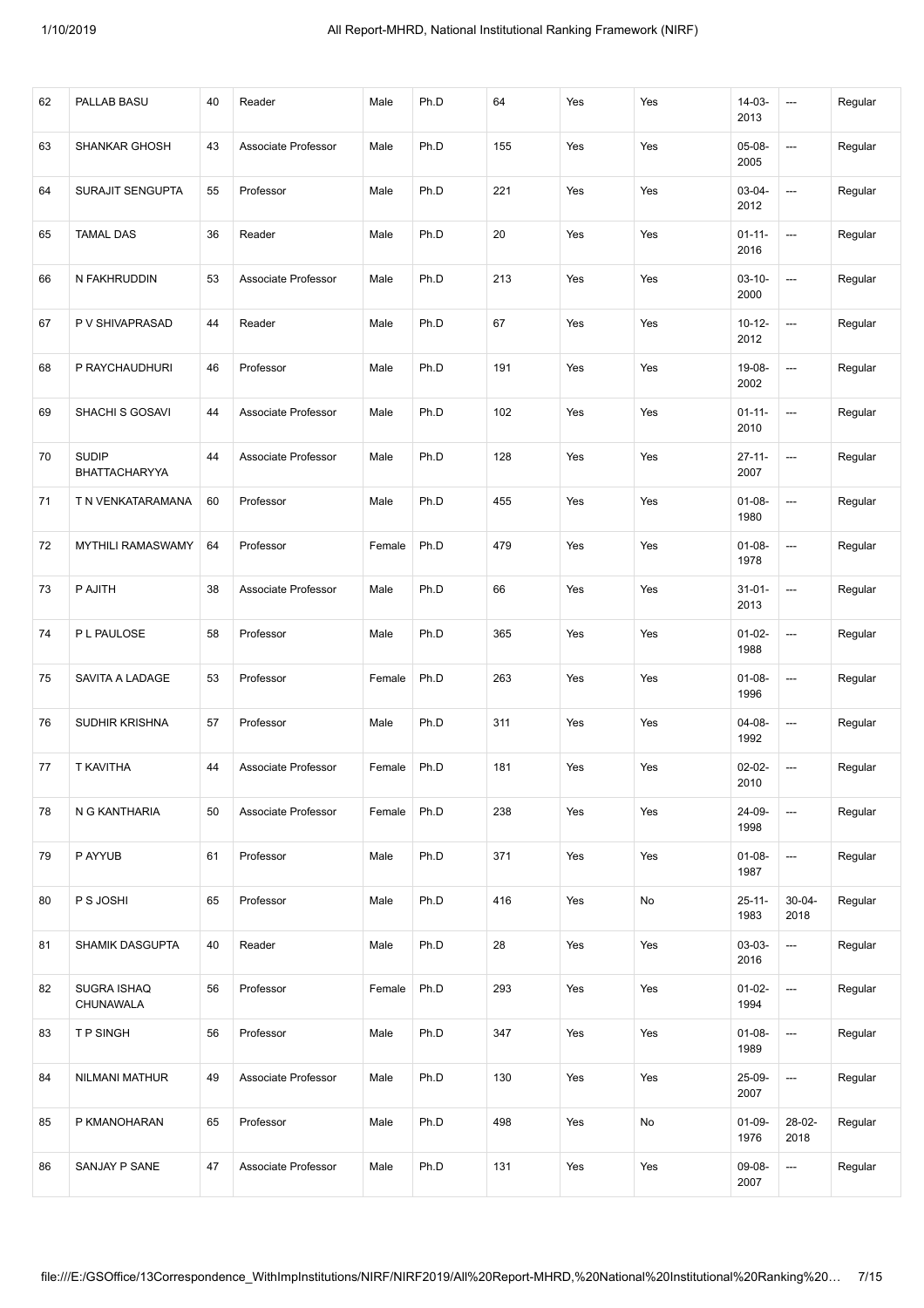| 87  | SHASHI THUTUPALLI                        | 39 | Reader              | Male   | Ph.D | 89   | Yes | Yes | $14 - 12 -$<br>2015 | $\hspace{0.05cm} \ldots$ | Regular |
|-----|------------------------------------------|----|---------------------|--------|------|------|-----|-----|---------------------|--------------------------|---------|
| 88  | SUSHIL A MUJUMDAR                        | 43 | Associate Professor | Male   | Ph.D | 143  | Yes | Yes | $21-08-$<br>2006    | $\hspace{0.05cm} \ldots$ | Regular |
| 89  | <b>TARIQ AZIZ</b>                        | 65 | Professor           | Male   | Ph.D | 405  | Yes | No  | $01 - 08 -$<br>1984 | $30 - 04 -$<br>2018      | Regular |
| 90  | N RAJA                                   | 52 | Reader              | Male   | Ph.D | 209  | Yes | Yes | $01-02-$<br>2001    | ---                      | Regular |
| 91  | P K MADHU                                | 49 | Professor           | Male   | Ph.D | 186  | Yes | Yes | $02-05-$<br>2003    | ---                      | Regular |
| 92  | SANJAY<br>CHANDRASEKHARAN                | 50 | Associate Professor | Male   | Ph.D | 186  | Yes | Yes | $24 - 01 -$<br>2012 | ---                      | Regular |
| 93  | SHANNON B OLSSON                         | 41 | Reader              | Female | Ph.D | 98   | Yes | Yes | $30 - 05 -$<br>2014 | ---                      | Regular |
| 94  | SURENDRA NATH<br><b>MISHRA</b>           | 60 | Professor           | Male   | Ph.D | 389  | Yes | Yes | $01-02-$<br>1986    | $\hspace{0.05cm} \ldots$ | Regular |
| 95  | <b>TANMAY N</b><br><b>DESHPANDE</b>      | 33 | Reader              | Male   | Ph.D | 31   | Yes | Yes | $01 - 12 -$<br>2015 | $\hspace{0.05cm} \ldots$ | Regular |
| 96  | <b>BJ RAO</b>                            | 62 | Professor           | Male   | Ph.D | 291  | Yes | No  | $18 - 01 -$<br>1994 | $30 - 03 -$<br>2018      | Regular |
| 97  | C S UNNIKRISHNAN                         | 56 | Professor           | Male   | Ph.D | 305  | Yes | Yes | $01-02-$<br>1993    | ---                      | Regular |
| 98  | <b>DIMPLE NOTANI</b>                     | 41 | Reader              | Female | Ph.D | 29   | Yes | Yes | $01-02-$<br>2016    | $\hspace{0.05cm} \ldots$ | Regular |
| 99  | <b>G NAGARJUNA</b>                       | 57 | Associate Professor | Male   | Ph.D | 297  | Yes | Yes | $01-02-$<br>1997    | $\hspace{0.05cm} \ldots$ | Regular |
| 100 | PRAHLADH HARSHA                          | 41 | Associate Professor | Male   | Ph.D | 103  | Yes | Yes | 29-12-<br>2009      | $\hspace{0.05cm} \ldots$ | Regular |
| 101 | PRITHWIJIT DE                            | 41 | Reader              | Male   | Ph.D | 111  | Yes | Yes | 16-04-<br>2010      | ---                      | Regular |
| 102 | R SRIDHARAN                              | 51 | Associate Professor | Male   | Ph.D | 269  | Yes | Yes | $01-02-$<br>1996    | $\hspace{0.05cm} \ldots$ | Regular |
| 103 | <b>RAJAMANI</b><br>VIJAYARAGHAVAN        | 40 | Reader              | Male   | Ph.D | 67   | Yes | Yes | $17 - 12 -$<br>2012 | $\hspace{0.05cm} \cdots$ | Regular |
| 104 | <b>RAVINDRA</b><br>VENKATRAMANI          | 43 | Reader              | Male   | Ph.D | $71$ | Yes | Yes | $01-08-$<br>2012    | $\hspace{0.05cm} \cdots$ | Regular |
| 105 | <b>ULLAS KOLTHUR</b><br><b>SEETHARAM</b> | 44 | Associate Professor | Male   | Ph.D | 125  | Yes | Yes | 26-02-<br>2008      | ---                      | Regular |
| 106 | <b>VAIBHAV S</b><br>PRABHUDESAI          | 40 | Reader              | Male   | Ph.D | 92   | Yes | Yes | $04 - 11 -$<br>2010 | $\hspace{0.05cm} \cdots$ | Regular |
| 107 | <b>VIPIN AGARWAL</b>                     | 37 | Reader              | Male   | Ph.D | 81   | Yes | Yes | $05-05-$<br>2015    | $\hspace{0.05cm} \cdots$ | Regular |
| 108 | <b>BHAL CHANDRA</b><br><b>JOSHI</b>      | 55 | Associate Professor | Male   | Ph.D | 385  | Yes | Yes | $13 - 01 -$<br>1993 | $\hspace{0.05cm} \cdots$ | Regular |
| 109 | D K OJHA                                 | 50 | Professor           | Male   | Ph.D | 254  | Yes | Yes | $02-05-$<br>1997    | ---                      | Regular |
| 110 | DIVYA OBEROI                             | 48 | Reader              | Male   | Ph.D | 77   | Yes | Yes | 24-02-<br>2012      | $\hspace{0.05cm} \cdots$ | Regular |
| 111 | <b>GAUTAM MANDAL</b>                     | 55 | Professor           | Male   | Ph.D | 347  | Yes | Yes | $01-08-$<br>1989    | $\hspace{0.05cm} \cdots$ | Regular |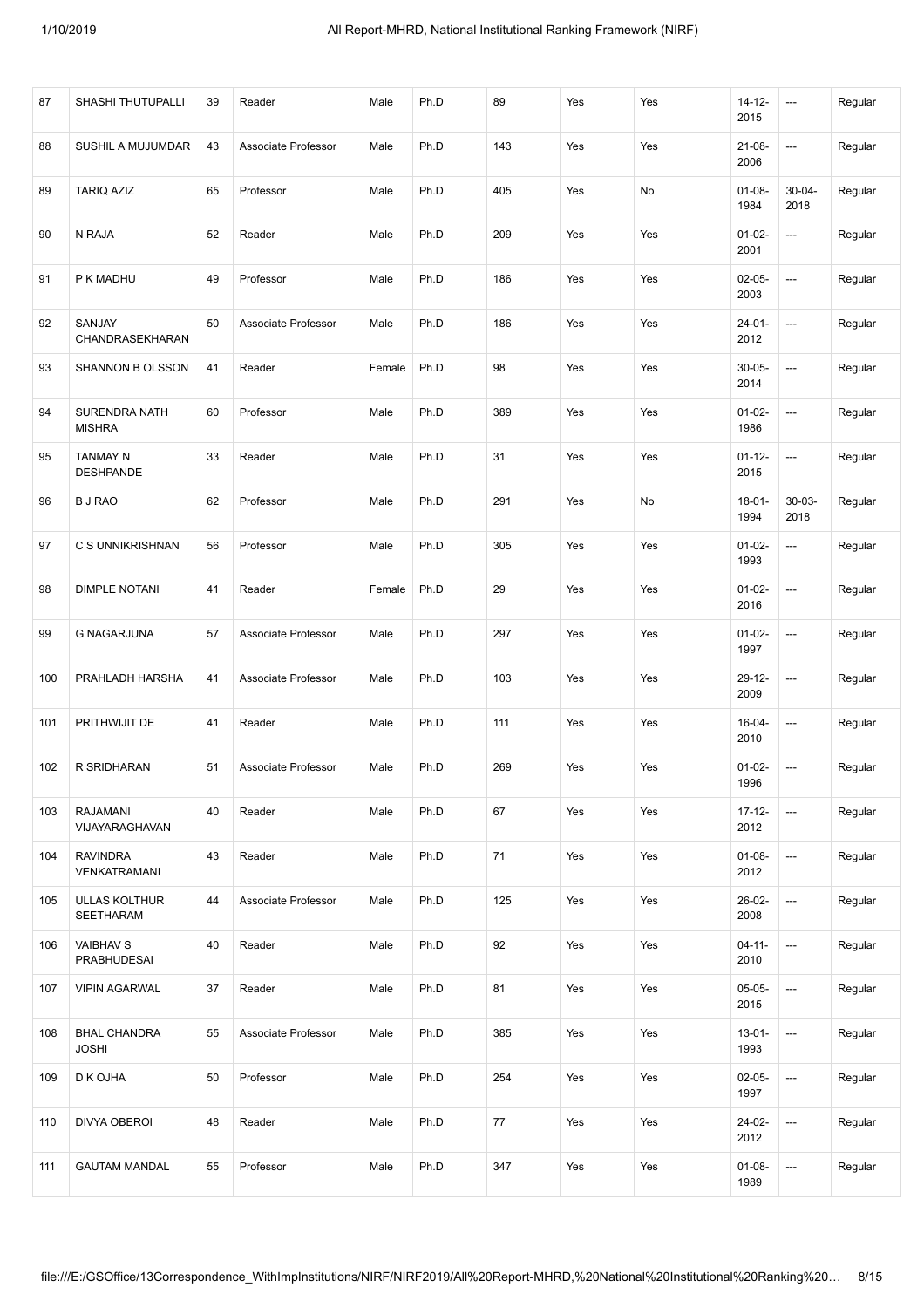| 112 | <b>PRANAB SEN</b>                    | 45 | Associate Professor | Male   | Ph.D | 143 | Yes | Yes | $02 - 08 -$<br>2006 | ---                 | Regular |
|-----|--------------------------------------|----|---------------------|--------|------|-----|-----|-----|---------------------|---------------------|---------|
| 113 | R G PILLAY                           | 65 | Professor           | Male   | Ph.D | 487 | Yes | No  | $01-08-$<br>1977    | 28-02-<br>2018      | Regular |
| 114 | R V HOSUR                            | 65 | Professor           | Male   | Ph.D | 478 | Yes | No  | $01-08-$<br>1978    | $31 - 05 -$<br>2018 | Regular |
| 115 | <b>RAJESH KUMAR</b><br><b>LADHER</b> | 47 | Associate Professor | Male   | Ph.D | 27  | Yes | Yes | $13 - 04 -$<br>2016 | ---                 | Regular |
| 116 | <b>RISHI SHARMA</b>                  | 39 | Reader              | Male   | Ph.D | 58  | Yes | Yes | 04-09-<br>2013      | ---                 | Regular |
| 117 | <b>UMANG BHASKAR</b>                 | 36 | Reader              | Male   | Ph.D | 59  | Yes | Yes | $01-06-$<br>2015    | ---                 | Regular |
| 118 | VATSALA THIRUMALAI                   | 43 | Reader              | Female | Ph.D | 100 | Yes | Yes | 08-03-<br>2010      | ---                 | Regular |
| 119 | <b>VIVEK</b><br>POLSHETTIWAR         | 39 | Associate Professor | Male   | Ph.D | 61  | Yes | Yes | 03-06-<br>2013      | ---                 | Regular |
| 120 | C S RAJAN                            | 57 | Professor           | Male   | Ph.D | 305 | Yes | Yes | $01-02-$<br>1993    | ---                 | Regular |
| 121 | DHARAM V LAL                         | 46 | Associate Professor | Male   | Ph.D | 95  | Yes | Yes | 13-02-<br>2012      | ---                 | Regular |
| 122 | <b>G HASAN</b>                       | 61 | Professor           | Female | Ph.D | 436 | Yes | Yes | $30 - 11 -$<br>1983 | ---                 | Regular |
| 123 | POONAM CHANDRA                       | 42 | Associate Professor | Female | Ph.D | 71  | Yes | Yes | 29-08-<br>2012      | ---                 | Regular |
| 124 | PREETI KHARB                         | 44 | Reader              | Female | Ph.D | 22  | Yes | Yes | 26-09-<br>2016      | ---                 | Regular |
| 125 | R SOWDHAMINI                         | 54 | Professor           | Female | Ph.D | 240 | Yes | Yes | 27-07-<br>1998      | ---                 | Regular |
| 126 | RAHUL VAZE                           | 37 | Reader              | Male   | Ph.D | 128 | Yes | Yes | $01 - 10 -$<br>2009 | ---                 | Regular |
| 127 | RAVI A RAO                           | 64 | Professor           | Male   | Ph.D | 491 | Yes | Yes | $01-08-$<br>1977    | ---                 | Regular |
| 128 | UJJWAL KOLEY                         | 35 | Reader              | Male   | Ph.D | 50  | Yes | Yes | $02-05-$<br>2014    |                     | Regular |
| 129 | V SRINIVAS                           | 60 | Professor           | Male   | Ph.D | 419 | Yes | Yes | $01-08-$<br>1983    | ---                 | Regular |
| 130 | VINOD M<br>PRABHAKARAN               | 41 | Associate Professor | Male   | Ph.D | 83  | Yes | Yes | $25-08-$<br>2011    | ---                 | Regular |
| 131 | C S ARAVINDA                         | 54 | Associate Professor | Male   | Ph.D | 255 | Yes | Yes | $02 - 04 -$<br>2007 | ---                 | Regular |
| 132 | DEEPANKAR MISRA                      | 41 | Reader              | Male   | Ph.D | 95  | Yes | Yes | 16-08-<br>2010      | ---                 | Regular |
| 133 | <b>G D VEERAPPA</b><br><b>GOWDA</b>  | 63 | Professor           | Male   | Ph.D | 443 | Yes | Yes | $01-08-$<br>1981    | ---                 | Regular |
| 134 | PIYUSH SRIVASTAVA                    | 30 | Reader              | Male   | Ph.D | 39  | Yes | Yes | $20 - 12 -$<br>2016 | ---                 | Regular |
| 135 | PRAVEEN C                            | 42 | Associate Professor | Male   | Ph.D | 119 | Yes | Yes | 06-08-<br>2008      | ---                 | Regular |
| 136 | R SENSARMA                           | 39 | Reader              | Male   | Ph.D | 70  | Yes | Yes | $04 - 09 -$<br>2012 | ---                 | Regular |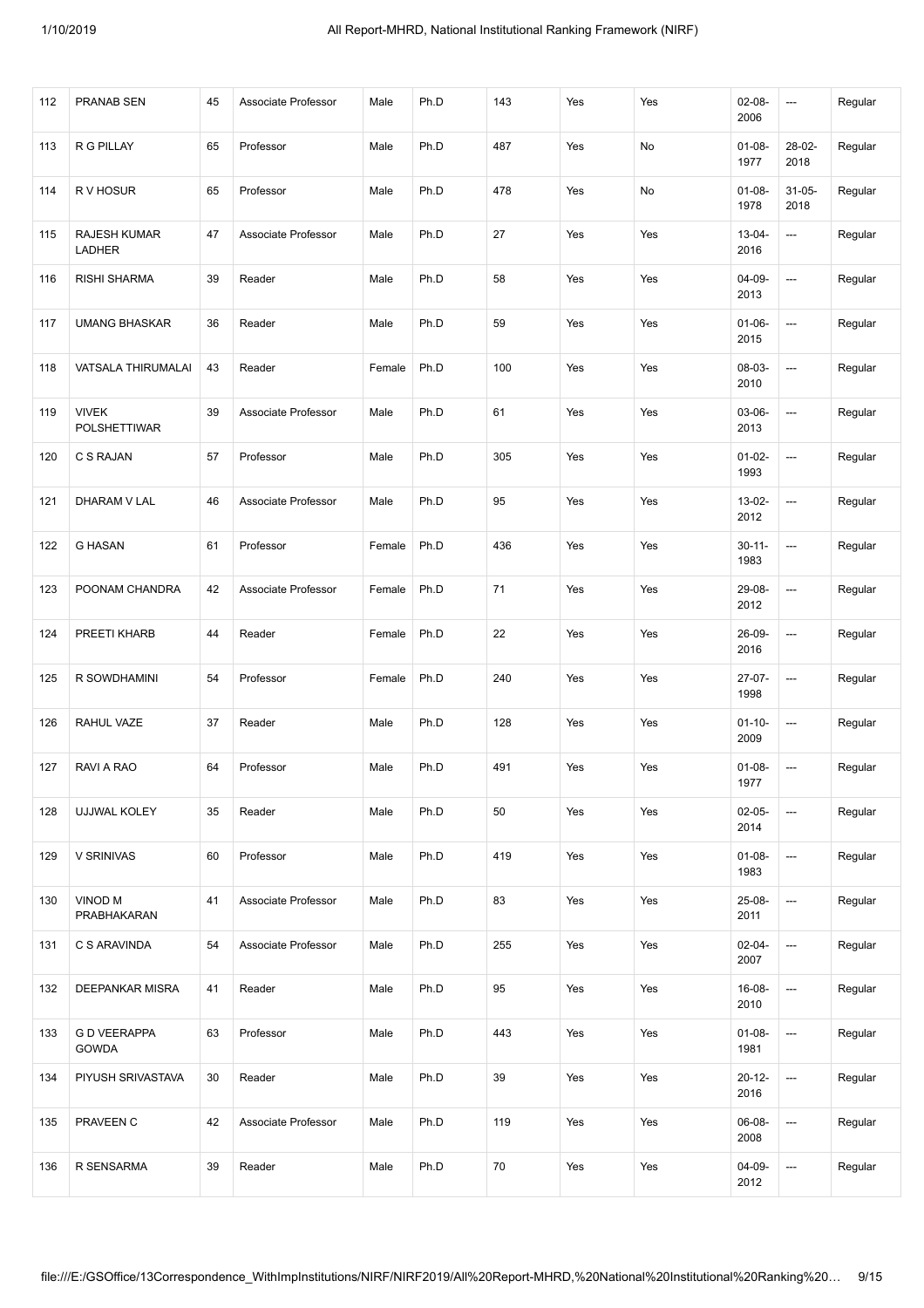| 137 | <b>RAGHUNATHAN</b><br><b>RAMAKRISHNAN</b> | 37 | Reader              | Male   | Ph.D | 51  | Yes | Yes | 29-04-<br>2016      | ---                 | Regular |
|-----|-------------------------------------------|----|---------------------|--------|------|-----|-----|-----|---------------------|---------------------|---------|
| 138 | RANJAN DAS                                | 61 | Associate Professor | Male   | Ph.D | 389 | Yes | Yes | $01-02-$<br>1986    | ---                 | Regular |
| 139 | U S BHALLA                                | 55 | Professor           | Male   | Ph.D | 270 | Yes | Yes | $22 - 01 -$<br>1996 | ---                 | Regular |
| 140 | V S NANAL                                 | 51 | Professor           | Female | Ph.D | 241 | Yes | Yes | $02 - 06 -$<br>1998 | ---                 | Regular |
| 141 | <b>VIKRAM TRIPATHI</b>                    | 44 | Associate Professor | Male   | Ph.D | 142 | Yes | Yes | 04-09-<br>2006      | ---                 | Regular |
| 142 | <b>GOBINDA MAJUMDER</b>                   | 51 | Professor           | Male   | Ph.D | 211 | Yes | Yes | $01 - 12 -$<br>2000 | ---                 | Regular |
| 143 | <b>BHASWATI</b><br><b>BHATTACHARYYA</b>   | 40 | Reader              | Female | Ph.D | 52  | Yes | Yes | 16-03-<br>2017      | ---                 | Regular |
| 144 | <b>D KHUSHALANI</b>                       | 47 | Associate Professor | Female | Ph.D | 170 | Yes | Yes | $27-05-$<br>2004    | ---                 | Regular |
| 145 | E P GHATE                                 | 48 | Professor           | Male   | Ph.D | 227 | Yes | Yes | $01 - 08 -$<br>1999 | ---                 | Regular |
| 146 | <b>GOPAKUMAR</b><br>ACHAMVEEDU            | 49 | Associate Professor | Male   | Ph.D | 114 | Yes | Yes | $14 - 01 -$<br>2009 | ---                 | Regular |
| 147 | PRANAV R SHIRHATTI                        | 35 | Reader              | Male   | Ph.D | 13  | Yes | Yes | $17-07-$<br>2017    | ---                 | Regular |
| 148 | R MAITHREYI<br>NARASIMHA                  | 49 | Professor           | Female | Ph.D | 146 | Yes | Yes | $02-05-$<br>2006    | ---                 | Regular |
| 149 | RADHIKA GANAPATHY                         | 36 | Reader              | Female | Ph.D | 36  | Yes | Yes | $15-07-$<br>2015    | ---                 | Regular |
| 150 | <b>RAMA</b><br>GOVINDARAJAN               | 55 | Professor           | Female | Ph.D | 121 | Yes | Yes | 27-06-<br>2012      | ---                 | Regular |
| 151 | <b>TIRTHANKAR ROY</b><br><b>CHOUDHURY</b> | 43 | Associate Professor | Male   | Ph.D | 91  | Yes | Yes | $12 - 03 -$<br>2012 | ---                 | Regular |
| 152 | V CHANDRASEKHAR                           | 59 | Professor           | Male   | Ph.D | 261 | Yes | Yes | 19-06-<br>2017      | ---                 | Regular |
| 153 | <b>VENKATESWARAN P</b><br><b>KRISHNAN</b> | 40 | Reader              | Male   | Ph.D | 112 | Yes | Yes | $02-09-$<br>2011    |                     | Regular |
| 154 | Y G WADADEKAR                             | 46 | Reader              | Male   | Ph.D | 129 | Yes | Yes | $30 - 10 -$<br>2007 | ---                 | Regular |
| 155 | <b>BASUDEB DASGUPTA</b>                   | 35 | Reader              | Male   | Ph.D | 43  | Yes | Yes | $17 - 12 -$<br>2014 | ---                 | Regular |
| 156 | <b>D J SAIKIA</b>                         | 62 | Professor           | Male   | Ph.D | 485 | Yes | No  | 16-08-<br>1977      | $31 - 01 -$<br>2018 | Regular |
| 157 | DIPENDRA PRASAD                           | 59 | Professor           | Male   | Ph.D | 187 | Yes | Yes | $03 - 12 -$<br>2002 | ---                 | Regular |
| 158 | G RAVINDRA KUMAR                          | 57 | Professor           | Male   | Ph.D | 319 | Yes | Yes | $01 - 08 -$<br>1993 | ---                 | Regular |
| 159 | PRAMODH<br>VALLURUPALLI                   | 44 | Reader              | Male   | Ph.D | 49  | Yes | Yes | 16-06-<br>2014      | ---                 | Regular |
| 160 | R B KHAPARDE                              | 46 | Reader              | Male   | Ph.D | 192 | Yes | Yes | $09-01-$<br>2003    | ---                 | Regular |
| 161 | R V GAVAI                                 | 64 | Professor           | Male   | Ph.D | 381 | Yes | Yes | $28 - 10 -$<br>1986 | ---                 | Regular |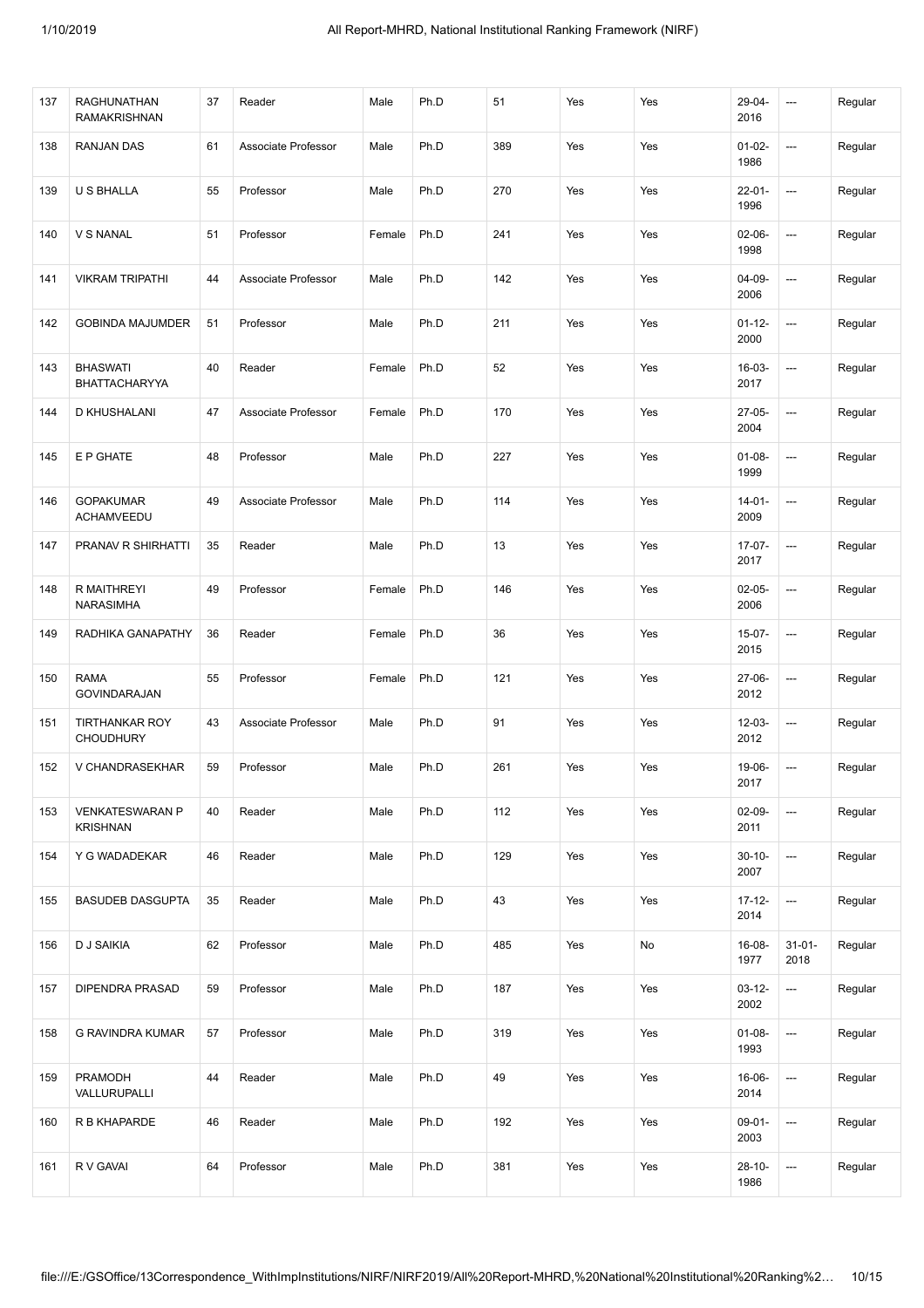| 162 | RAJESH GOPAKUMAR                       | 50 | Professor           | Male   | Ph.D | 97  | Yes | Yes | $01 - 04 -$<br>2015 | $\hspace{0.05cm} \ldots$ | Regular |
|-----|----------------------------------------|----|---------------------|--------|------|-----|-----|-----|---------------------|--------------------------|---------|
| 163 | <b>RISHI KHATRI</b>                    | 40 | Reader              | Male   | Ph.D | 83  | Yes | Yes | 03-08-<br>2015      | ---                      | Regular |
| 164 | <b>UMA RAMAKRISHNAN</b>                | 45 | Associate Professor | Female | Ph.D | 221 | Yes | Yes | 14-02-<br>2005      | ---                      | Regular |
| 165 | VARADHARAJAN<br>SUNDARMURTHY           | 42 | Reader              | Male   | Ph.D | 50  | Yes | Yes | $01-05-$<br>2014    | ---                      | Regular |
| 166 | <b>VISHAL VASAN</b>                    | 34 | Reader              | Male   | Ph.D | 66  | Yes | Yes | $21-07-$<br>2015    | ---                      | Regular |
| 167 | C H ISHWARA<br>CHANDRA                 | 48 | Associate Professor | Male   | Ph.D | 193 | Yes | Yes | 03-06-<br>2002      | ---                      | Regular |
| 168 | DEEPA AGASHE                           | 35 | Reader              | Female | Ph.D | 123 | Yes | Yes | $02 - 04 -$<br>2012 | ---                      | Regular |
| 169 | <b>G B MOHANTY</b>                     | 44 | Associate Professor | Male   | Ph.D | 113 | Yes | Yes | 23-02-<br>2009      | ---                      | Regular |
| 170 | <b>HARIHARAN</b><br>NARAYANAN          | 37 | Reader              | Male   | Ph.D | 33  | Yes | Yes | $17-01-$<br>2017    | $\hspace{0.05cm} \ldots$ | Regular |
| 171 | PRAVATA K MOHANTY                      | 41 | Other               | Male   | Ph.D | 207 | Yes | Yes | $25 - 04 -$<br>2001 | ---                      | Regular |
| 172 | R R VARTAK                             | 55 | Associate Professor | Female | Ph.D | 201 | Yes | Yes | $05 - 10 -$<br>2001 | ---                      | Regular |
| 173 | RAGHU PADINJAT                         | 49 | Professor           | Male   | Ph.D | 144 | Yes | Yes | $05-07-$<br>2010    | ---                      | Regular |
| 174 | <b>RANABIR DAS</b>                     | 41 | Reader              | Male   | Ph.D | 53  | Yes | Yes | 27-02-<br>2014      | ---                      | Regular |
| 175 | TUHIN S ROY                            | 39 | Reader              | Male   | Ph.D | 47  | Yes | Yes | 28-08-<br>2014      | ---                      | Regular |
| 176 | <b>V R CHITNIS</b>                     | 53 | Reader              | Female | Ph.D | 223 | Yes | Yes | $27 - 12 -$<br>1999 | ---                      | Regular |
| 177 | <b>VIJAYLAXMI G</b><br><b>TRIVEDI</b>  | 52 | Professor           | Female | Ph.D | 299 | Yes | Yes | $10 - 08 -$<br>1993 | ---                      | Regular |
| 178 | YASHWANT GUPTA                         | 55 | Professor           | Male   | Ph.D | 332 | Yes | Yes | $15 - 11 -$<br>1990 | $\overline{\phantom{a}}$ | Regular |
| 179 | <b>BHASWATI</b><br><b>MOOKERJEA</b>    | 46 | Associate Professor | Female | Ph.D | 133 | Yes | Yes | 28-06-<br>2007      | ---                      | Regular |
| 180 | D MITRA                                | 48 | Associate Professor | Male   | Ph.D | 173 | Yes | Yes | $03-02-$<br>2004    | ---                      | Regular |
| 181 | E V<br>SAMPATHKUMARAN                  | 63 | Professor           | Male   | Ph.D | 503 | Yes | Yes | 19-08-<br>1976      | ---                      | Regular |
| 182 | H M ANTIA                              | 62 | Professor           | Male   | Ph.D | 467 | Yes | Yes | $01-08-$<br>1979    | $\overline{\phantom{a}}$ | Regular |
| 183 | PRASAD S PERLEKAR                      | 36 | Reader              | Male   | Ph.D | 68  | Yes | Yes | $04-03-$<br>2013    | ---                      | Regular |
| 184 | R PALIT                                | 44 | Associate Professor | Male   | Ph.D | 173 | Yes | Yes | 26-02-<br>2004      | ---                      | Regular |
| 185 | <b>RADHIKA</b><br>VENKATESAN           | 40 | Reader              | Female | Ph.D | 41  | Yes | Yes | 06-02-<br>2015      | ---                      | Regular |
| 186 | <b>RAMPRASAD</b><br><b>SAPTHARISHI</b> | 31 | Reader              | Male   | Ph.D | 23  | Yes | Yes | 08-08-<br>2016      | ---                      | Regular |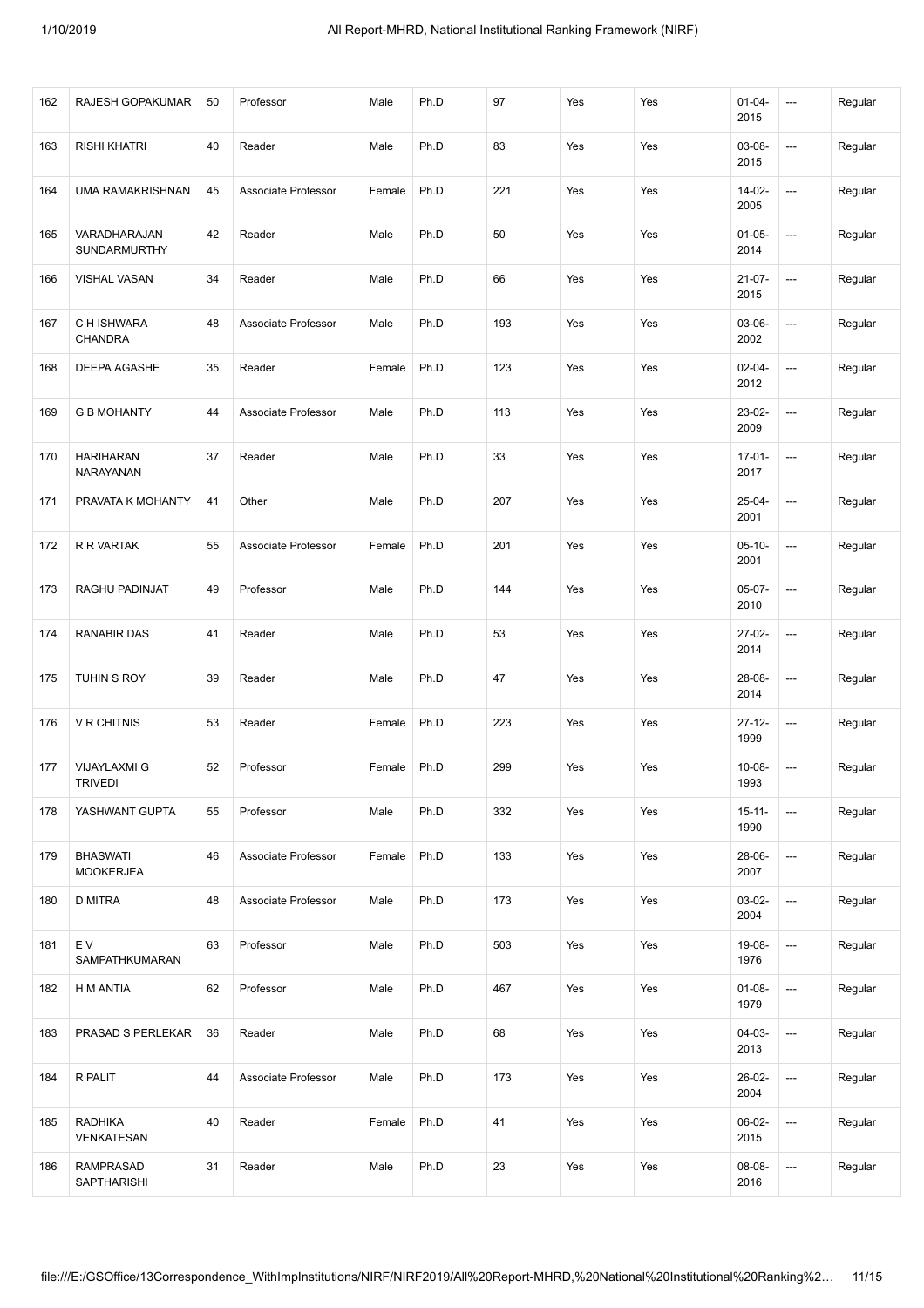| 187 | <b>TRIDIB SADHU</b>             | 38 | Reader              | Male   | Ph.D | 21  | Yes | Yes | $03 - 10 -$<br>2016 | ---                      | Regular |
|-----|---------------------------------|----|---------------------|--------|------|-----|-----|-----|---------------------|--------------------------|---------|
| 188 | V A VAIDYA                      | 47 | Professor           | Female | Ph.D | 220 | Yes | Yes | $13 - 03 -$<br>2000 | $\hspace{0.05cm} \cdots$ | Regular |
| 189 | VIJAY K<br><b>KRISHNAMURTHY</b> | 36 | Reader              | Male   | Ph.D | 43  | Yes | Yes | $01 - 12 -$<br>2014 | ---                      | Regular |
| 190 | Y I HOLLA                       | 45 | Associate Professor | Male   | Ph.D | 189 | Yes | Yes | $17-10-$<br>2002    | ---                      | Regular |
| 191 | A J PARAMESWARAN                | 56 | Professor           | Male   | Ph.D | 347 | Yes | Yes | $01 - 08 -$<br>1989 | ---                      | Regular |
| 192 | <b>ABHISHEK DHAR</b>            | 47 | Professor           | Male   | Ph.D | 89  | Yes | Yes | $11-06-$<br>2012    | ---                      | Regular |
| 193 | ANJANA<br>BADRINARAYANAN        | 31 | Reader              | Female | Ph.D | 67  | Yes | Yes | $05 - 12 -$<br>2016 | ---                      | Regular |
| 194 | <b>ARATI RAMESH</b>             | 41 | Reader              | Female | Ph.D | 45  | Yes | Yes | $31 - 10 -$<br>2014 | ---                      | Regular |
| 195 | <b>ROOP MALLIK</b>              | 48 | Professor           | Male   | Ph.D | 148 | Yes | Yes | $01-03-$<br>2006    | ---                      | Regular |
| 196 | S K DHAR                        | 63 | Professor           | Male   | Ph.D | 479 | Yes | Yes | $01 - 08 -$<br>1978 | $\hspace{0.05cm} \cdots$ | Regular |
| 197 | S RAMAKRISHNAN                  | 61 | Professor           | Male   | Ph.D | 395 | Yes | Yes | $01 - 08 -$<br>1985 | ---                      | Regular |
| 198 | SHUBHA TOLE                     | 50 | Professor           | Female | Ph.D | 233 | Yes | Yes | 15-02-<br>1999      | ---                      | Regular |
| 199 | A S<br>VASUDEVAMURTHY           | 60 | Professor           | Male   | Ph.D | 443 | Yes | Yes | $01 - 08 -$<br>1981 | $\hspace{0.05cm} \ldots$ | Regular |
| 200 | AMITAVA<br>BHATTACHARYA         | 41 | Reader              | Male   | Ph.D | 119 | Yes | Yes | $21 - 08 -$<br>2008 | ---                      | Regular |
| 201 | ANUPAM KUNDU                    | 34 | Reader              | Male   | Ph.D | 38  | Yes | Yes | 06-05-<br>2015      | ---                      | Regular |
| 202 | <b>ASHUTOSH K GUPTA</b>         | 37 | Reader              | Male   | Ph.D | 62  | Yes | Yes | $17 - 11 -$<br>2014 | ---                      | Regular |
| 203 | S BHATTACHARYA                  | 46 | Reader              | Male   | Ph.D | 193 | Yes | Yes | $02-06-$<br>2002    | $\overline{\phantom{a}}$ | Regular |
| 204 | S MAZUMDAR                      | 57 | Professor           | Male   | Ph.D | 335 | Yes | Yes | $01-08-$<br>1990    | ---                      | Regular |
| 205 | SANDEEP KRISHNA                 | 41 | Associate Professor | Male   | Ph.D | 172 | Yes | Yes | $17-03-$<br>2010    | ---                      | Regular |
| 206 | SREERUP<br><b>RAYCHAUDHURI</b>  | 55 | Professor           | Male   | Ph.D | 230 | Yes | Yes | $12 - 12 -$<br>2007 | ---                      | Regular |
| 207 | A S Dighe                       | 47 | Professor           | Male   | Ph.D | 190 | Yes | Yes | $06-10-$<br>2003    | $\hspace{0.05cm} \ldots$ | Regular |
| 208 | AMIT S APTE                     | 44 | Associate Professor | Male   | Ph.D | 140 | Yes | Yes | 24-07-<br>2007      | ---                      | Regular |
| 209 | ANUKUL JANA                     | 34 | Reader              | Male   | Ph.D | 52  | Yes | Yes | 03-03-<br>2014      | ---                      | Regular |
| 210 | ARUN KUMAR NIGAM                | 63 | Professor           | Male   | Ph.D | 401 | Yes | Yes | $01-02-$<br>1985    | ---                      | Regular |
| 211 | S BANERJEE                      | 59 | Professor           | Female | Ph.D | 273 | Yes | Yes | $01 - 10 -$<br>1995 | ---                      | Regular |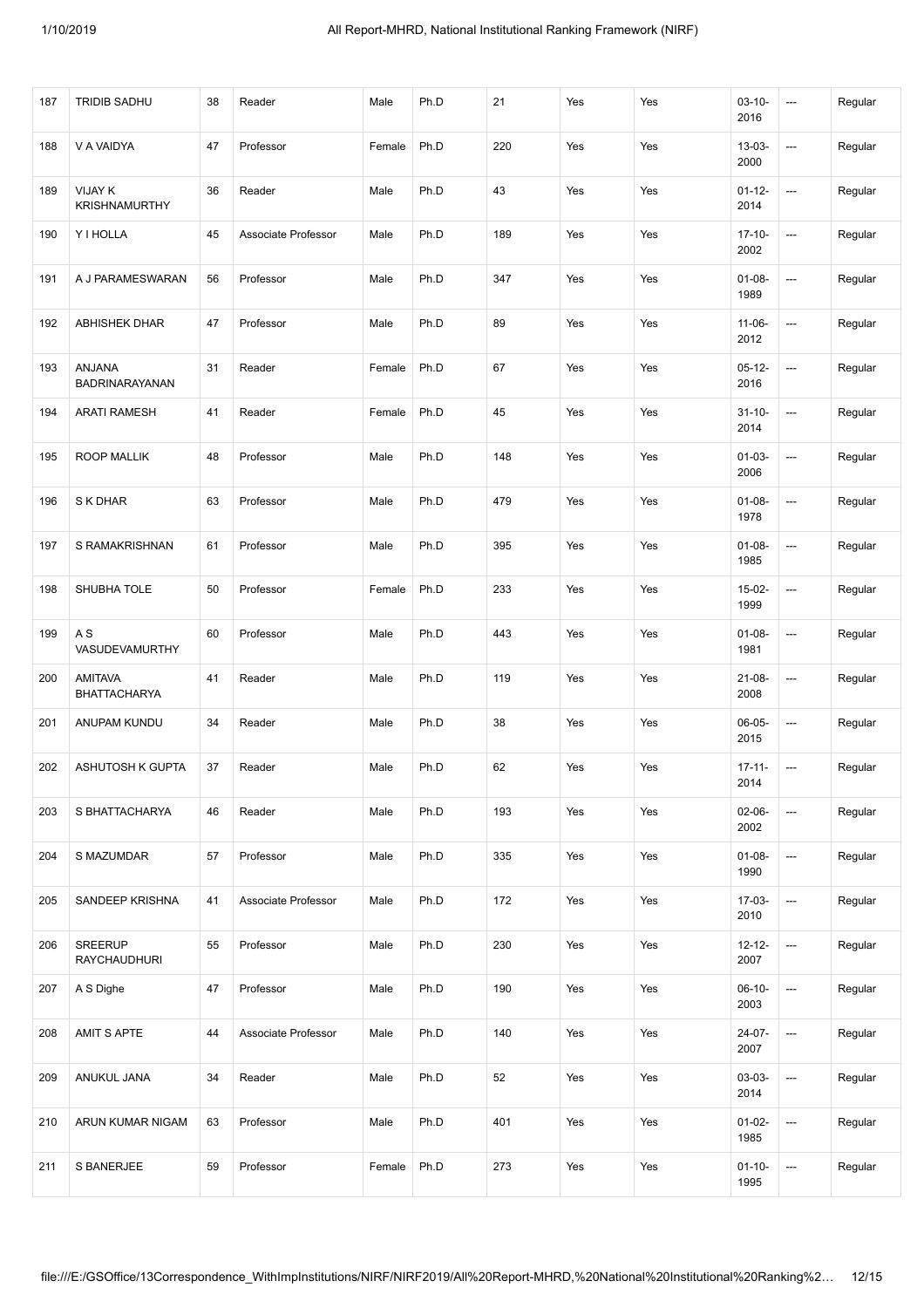| 212 | S MAITI                               | 53 | Professor                                           | Male   | Ph.D | 244 | Yes | Yes | $24-03-$<br>1998    | ---                      | Regular |
|-----|---------------------------------------|----|-----------------------------------------------------|--------|------|-----|-----|-----|---------------------|--------------------------|---------|
| 213 | S SUBRAMANIAN                         | 58 | Professor                                           | Male   | Ph.D | 419 | Yes | Yes | $01 - 08 -$<br>1983 | ---                      | Regular |
| 214 | SREEKAR VADLAMANI                     | 38 | Reader                                              | Male   | Ph.D | 114 | Yes | Yes | 14-09-<br>2010      | ---                      | Regular |
| 215 | A N Nair                              | 47 | Associate Professor                                 | Male   | Ph.D | 250 | Yes | Yes | $02-09-$<br>1997    | ---                      | Regular |
| 216 | <b>ADISH DANI</b>                     | 43 | Reader                                              | Male   | Ph.D | 60  | Yes | Yes | $17-07-$<br>2017    | ---                      | Regular |
| 217 | <b>ANKONA DATTA</b>                   | 41 | Reader                                              | Female | Ph.D | 101 | Yes | Yes | 22-02-<br>2010      | $\hspace{0.05cm} \cdots$ | Regular |
| 218 | <b>ARKADEV</b><br>CHATTOPADHYAY       | 45 | Associate Professor                                 | Male   | Ph.D | 152 | Yes | Yes | 03-09-<br>2012      | ---                      | Regular |
| 219 | <b>RUKMINI DEY</b>                    | 49 | Associate Professor                                 | Female | Ph.D | 159 | Yes | Yes | $01 - 04 -$<br>2015 | ---                      | Regular |
| 220 | S K GHOSH                             | 62 | Professor                                           | Male   | Ph.D | 502 | Yes | Yes | $02-08-$<br>1976    | ---                      | Regular |
| 221 | S S PRABHU                            | 49 | Associate Professor                                 | Male   | Ph.D | 240 | Yes | Yes | 29-06-<br>1998      | ---                      | Regular |
| 222 | <b>SHYAM SUNDAR</b><br><b>GHOSHAL</b> | 33 | Reader                                              | Male   | Ph.D | 20  | Yes | Yes | $07 - 11 -$<br>2016 | ---                      | Regular |
| 223 | A THAMIZHAVEL                         | 49 | Associate Professor                                 | Male   | Ph.D | 150 | Yes | Yes | $20 - 01 -$<br>2006 | ---                      | Regular |
| 224 | ANIKET P SULE                         | 38 | Reader                                              | Male   | Ph.D | 136 | Yes | Yes | $01 - 11 -$<br>2007 | ---                      | Regular |
| 225 | APROTIM MAZUMDER                      | 38 | Reader                                              | Male   | Ph.D | 46  | Yes | Yes | $28-01-$<br>2015    | $\hspace{0.05cm} \cdots$ | Regular |
| 226 | AXEL BROCKMANN                        | 55 | Reader                                              | Male   | Ph.D | 73  | Yes | Yes | 18-06-<br>2012      | ---                      | Regular |
| 227 | <b>S GUPTA</b>                        | 59 | Professor                                           | Male   | Ph.D | 297 | Yes | Yes | $08 - 10 -$<br>1993 | ---                      | Regular |
| 228 | S P TRIVEDI                           | 55 | Dean / Principal /<br>Director / Vice<br>Chancellor | Male   | Ph.D | 233 | Yes | Yes | $15-02-$<br>1999    |                          | Regular |
| 229 | SANDHYA P<br><b>KOUSHIKA</b>          | 48 | Associate Professor                                 | Female | Ph.D | 160 | Yes | Yes | $21-03-$<br>2005    | ---                      | Regular |
| 230 | <b>SUBHABRATA</b><br><b>MAJUMDAR</b>  | 46 | Reader                                              | Male   | Ph.D | 138 | Yes | Yes | $09-01-$<br>2007    | ---                      | Regular |
| 231 | A R Rao                               | 64 | Professor                                           | Male   | Ph.D | 467 | Yes | Yes | $01 - 08 -$<br>1979 | $\hspace{0.05cm} \ldots$ | Regular |
| 232 | <b>AGNID BANERJEE</b>                 | 30 | Reader                                              | Male   | Ph.D | 49  | Yes | Yes | $20 - 06 -$<br>2016 | $\hspace{0.05cm} \cdots$ | Regular |
| 233 | ANKUSH GUPTA                          | 35 | Reader                                              | Male   | Ph.D | 71  | Yes | Yes | $01-05-$<br>2015    | ---                      | Regular |
| 234 | <b>ARNAB</b><br><b>BHATTACHARYA</b>   | 47 | Professor                                           | Male   | Ph.D | 208 | Yes | Yes | $01-03-$<br>2001    | ---                      | Regular |
| 235 | S NAIR                                | 43 | Reader                                              | Female | Ph.D | 72  | Yes | Yes | $27-07-$<br>2012    | $\overline{\phantom{a}}$ | Regular |
| 236 | S K ROUSHON                           | 49 | Associate Professor                                 | Male   | Ph.D | 218 | Yes | Yes | $01-05-$<br>2000    | ---                      | Regular |